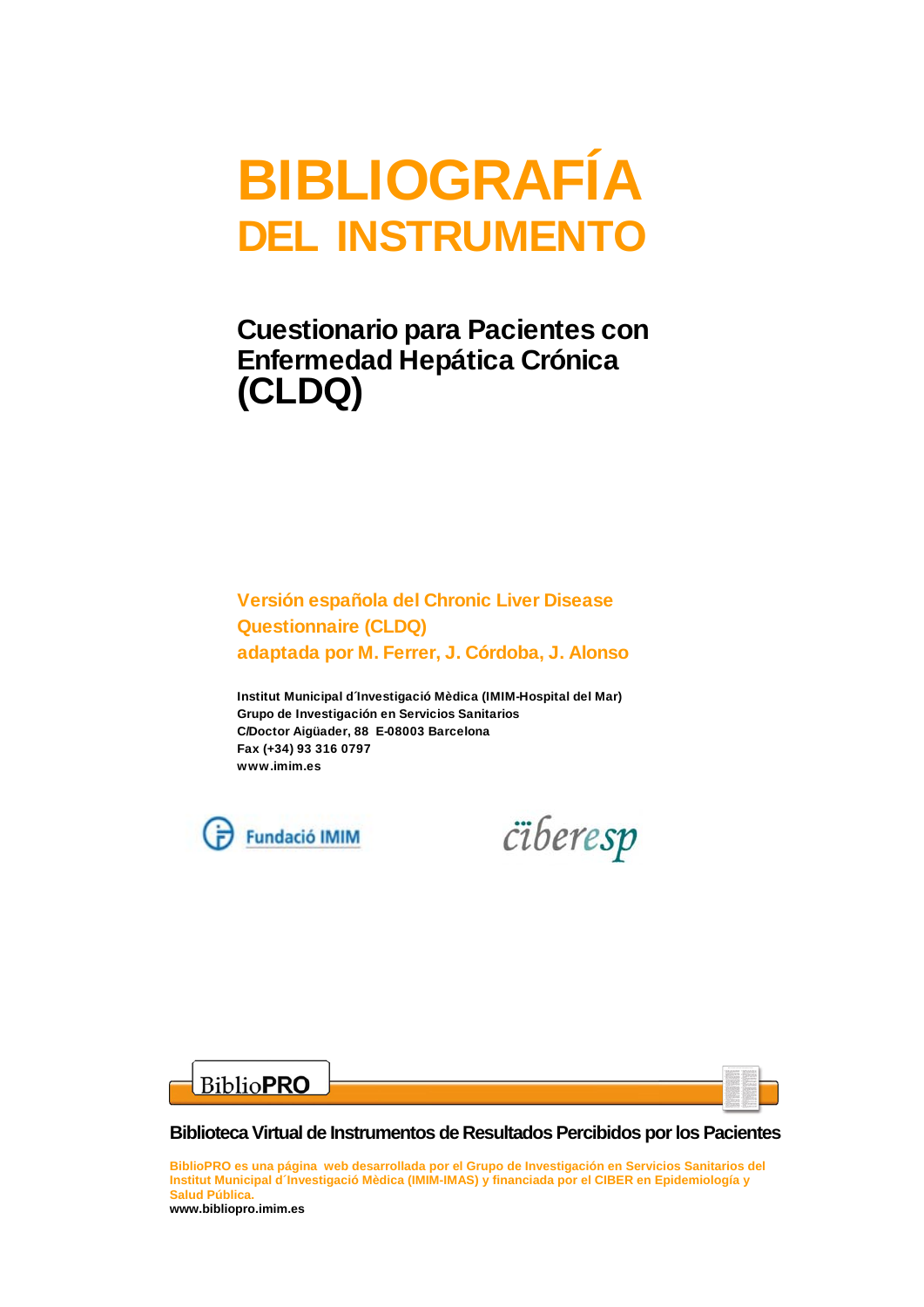

#### **Bibliografía de la adaptación española de la Chronic Liver Disease Questionnaire (CLDQ)**

- 1. Ferrer M, Cordoba J, Garin O, Olive G, Flavia M, Vargas V, Esteban R, Alonso J. Validity of the Spanish version of the Chronic Liver Disease Questionnaire (CLDQ) as a standard outcome for quality of life assessment. *Liver Transpl* 2006;12:95-104.
- 2. Martin LM, Dan AA, Younossi ZM. Measurement of health-related quality of life in patients with chronic liver disease. *Liver Transpl* 2006;12:22-3 (editorial).

#### **Bibliografía del desarrollo del cuestionario original**

- 1. Younossi ZM, Guyatt G, Kiwi M, Boparai N, King D. Development of a disease specific questionnaire to measure health related quality of life in patients with chronic liver disease. *Gut* 1999;45:295-300.
- 2. Younossi ZM, Kiwi ML, Boparai N, Price LL, Guyatt G. Cholestatic liver diseases and healthrelated quality of life. *Am J Gastroenterol* 2000;95:497-502.
- 3. Younossi ZM, McCormick M, Price LL, Boparai N, Farquhar L, Henderson JM, Guyatt G. Impact of liver transplantation on health-related quality of life. *Liver Transpl* 2000;6:779-83.
- 4. Younossi ZM, Boparai N, McCormick M, Price LL, Guyatt G. Assessment of utilities and health-related quality of life in patients with chronic liver disease. *Am J Gastroenterol* 2001;96:579-83.
- 5. Younossi ZM, Boparai N, Price LL, Kiwi ML, McCormick M, Guyatt G. Health-related quality of life in chronic liver disease: the impact of type and severity of disease. *Am J Gastroenterol* 2001;96:2199-205.
- 6. Hauser W, Holtmann G, Grandt D. Determinants of health-related quality of life in patients with chronic liver diseases. *Clin Gastroenterol Hepatol* 2004;2:157-63.
- 7. Rowan PJ, Al-Jurdi R, Tavakoli-Tabasi S, Kunik ME, Satrom SL, El-Serag HB. Physical and psychosocial contributors to quality of life in veterans with hepatitis C not on antiviral therapy. *J Clin Gastroenterol* 2005;39:731-6.